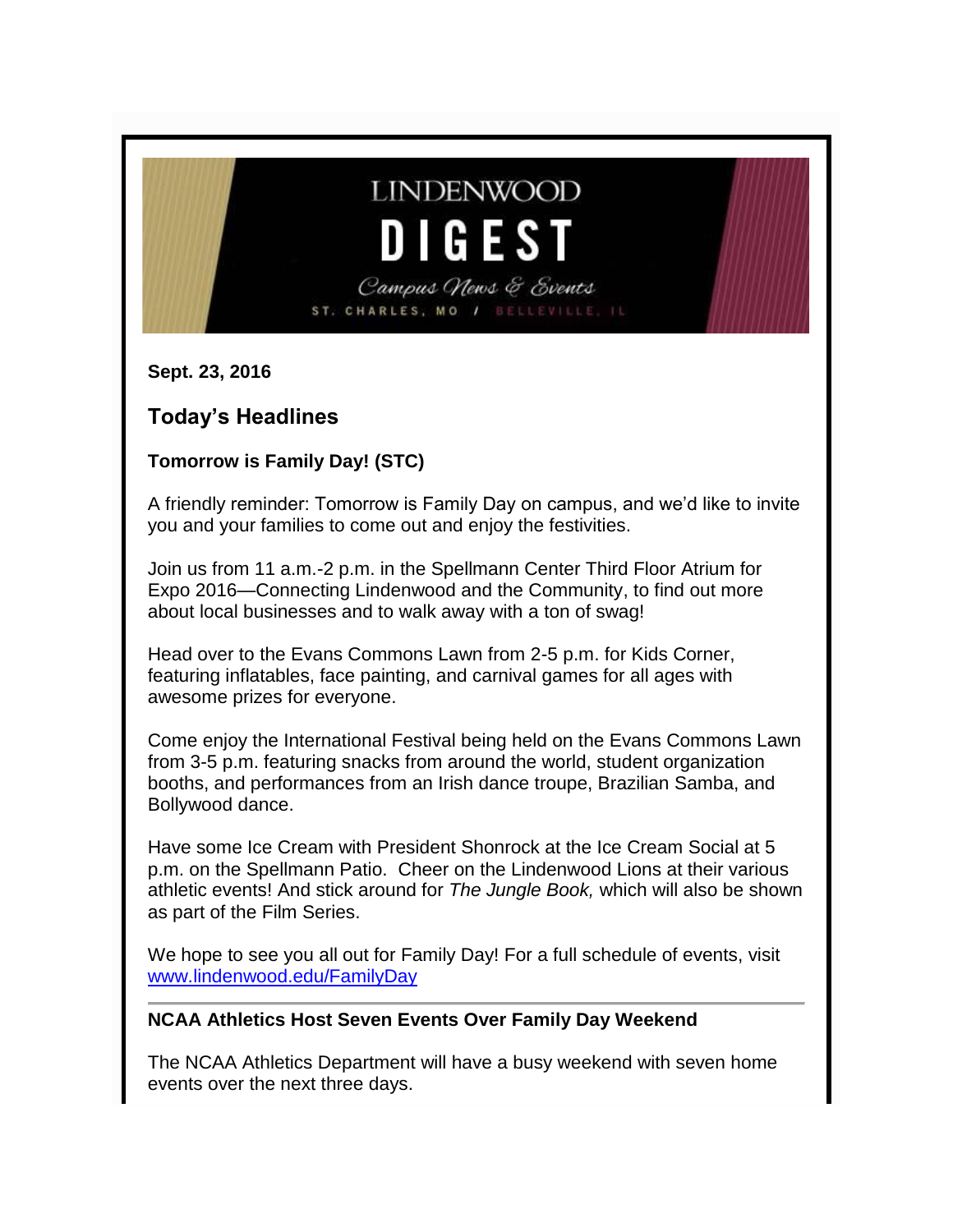On Friday, both the women's volleyball and men's soccer teams will begin MIAA play. The women's volleyball team will take on Pittsburg State at 7 p.m. at Hyland Arena. The Lady Lions will look to start the conference action off with a win over a Pittsburg State team that is just 2-10 on the season. Over at Hunter Stadium, the men's soccer team will face Northeastern State at Hunter Stadium at 7 p.m. Those two programs have won three out of the last four MIAA Championships.

On Saturday, the field hockey team has its home opener and conference opener at noon at Hunter Stadium against Newberry. The Lady Lions are 3-1 on the year and one of the favorites to win the ECAC. At 2 p.m., women's volleyball takes on Central Oklahoma at Hyland Arena. The Bronchos are currently 13-0 on the year and ranked in the top-10 nationally. Saturday evening, the Lions football team is back home for a 6 p.m. game versus Pittsburg State. Lindenwood is looking to reclaim the Hunter Stadium magic that led the team to a 23-point victory in its only home game this year.

Sunday, field hockey and men's soccer play a doubleheader at Hunter Stadium. The field hockey team takes on Mercy at 11 a.m., followed by the men's soccer game against Southwest Baptist at 2 p.m.

#### **Faculty Regalia – December Ceremony (STC)**

Faculty,

The Herff Jones website is available to take your online orders for the December Commencement Ceremony. The deadline to place an order will be November 1. The regalia will be shipped to the Barnes & Noble bookstore and will be available for pick-up in late November.

<https://facultydirect.herffjones.com/>

Thank you. Christine Hannar Registrar

#### **Survey Invitation for Faculty (BOTH)**

One of Lindenwood's doctoral students, Somanita Kheang, is researching best practices for teaching international students. If you teach or have taught international students in your classroom, please complete this anonymous 20 minute survey. For more information, please see the [linked document.](http://felix.lindenwood.edu/newsletter/2016_09/google_forms_survey.pdf)

**Women's Basketball to Host Black Tie Fundraiser (BV)**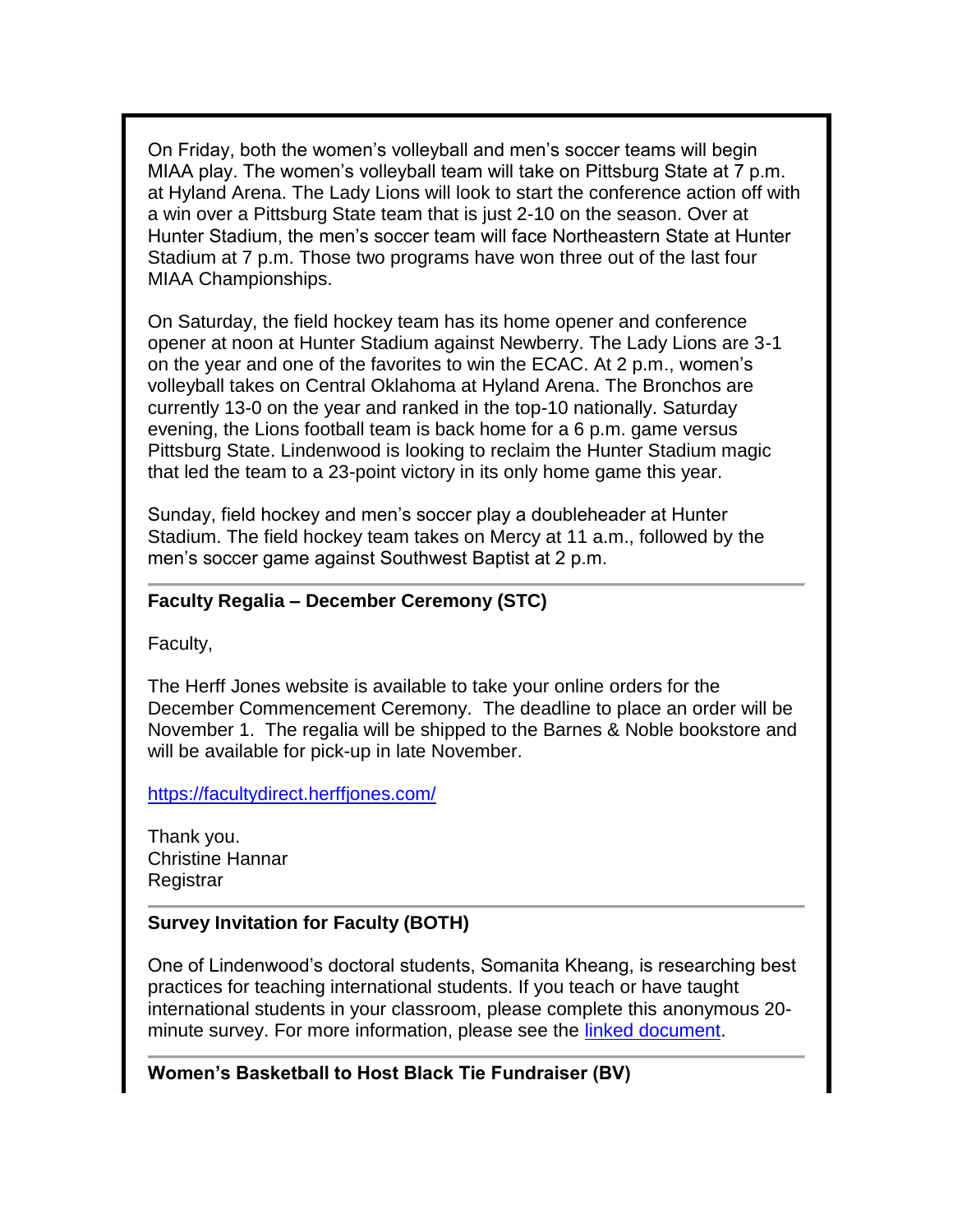The women's basketball team at Lindenwood University-Belleville will host a Black Tie Dinner and Auction 6:30-10 p.m. Friday, Oct. 21, at Royal Orleans Banquet Center, 2801 Telegraph Road, St. Louis. The event will feature dinner, an open bar, and live and silent auctions. [Read more](http://www.lindenwood.edu/belleville/about/news/details/womens-basketball-to-host-black-tie-fundraiser/)

#### **Enyart to Present at Indiana University-Purdue University Indianapolis (BV)**

Lindenwood University-Belleville Division of Business and Entrepreneurship adjunct instructor Bill Enyart will present a Congress to Campus program September 25-27 at Indiana University-Purdue University Indianapolis. [Read](http://www.lindenwood.edu/belleville/about/news/details/enyart-to-present-at-indiana-university-purdue-university-indianapolis/)  [more](http://www.lindenwood.edu/belleville/about/news/details/enyart-to-present-at-indiana-university-purdue-university-indianapolis/)

#### **Che "Rhymefest" Smith at Lindenwood Theater Sept. 27 (STC)**

[Che "Rhymefest" Smith](http://www.lindenwood.edu/about/events/details/che-rhymefest-smith/2016-09-27/) will appear at the Lindenwood Theater on Sept. 27 at 7 p.m. as part of the Lindenwood Speaker Series.

#### **Homecoming Court Nominations Now Open (STC)**

2016 Homecoming Court Nominations are now open! Faculty, staff, and current students can nominate deserving students by going to the 2016 Homecoming Court Nomination form located in Involve U. Forms are due by Sept. 30 at 8 a.m.

<https://lindenwood.collegiatelink.net/form/start/110520>

# **Bring Your Own Device to Butler Library Oct. 5 (STC)**

[Bring your own device](http://felix.lindenwood.edu/newsletter/2016_09/byod.pdf) to Butler Library on Oct. 5 at 2 p.m. and we will get you set up with Overdrive, a great source for audiobooks and ebooks helping you read on the go!

#### **Volunteers Needed for Lindenwood University Dark Carnival**

The sixth annual Dark Carnival is returning from 7 to 11 p.m. on Wednesday, Oct. 26. Lindenwood faculty and staff and their families are welcome to come out and enjoy the festivities, as we will have multiple booths, carnival games, a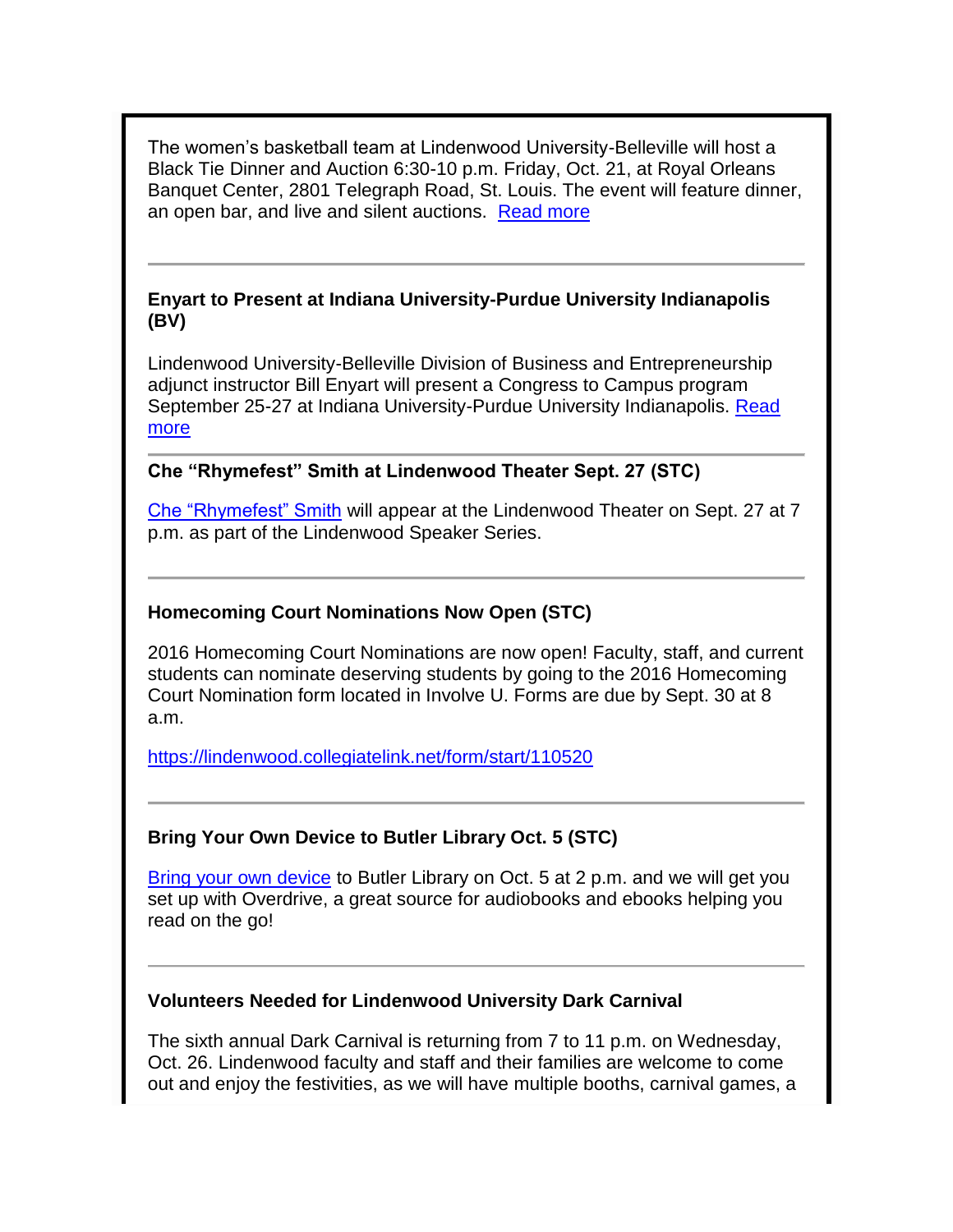live band, and two four-story haunted houses. Because this event has grown at such an exponential rate, we are asking for the assistance of our faculty and staff with some of the booths, such as carnival games, face painting, snacks/refreshments, etc.

We have separated volunteer opportunities into two-hour increments (7 to 9 p.m. and 9 to 11 p.m.) so you and your families can enjoy the event as well. Last year, over 5,000 people attended, and we had over 50 booths from local businesses and student organizations. This family-friendly night is simply "like no other."

We would love to see you in attendance, and we would also really appreciate your assistance for a couple hours. Please take a minute to check out the link below for available volunteer times.

**Please sign up here: <http://signup.com/go/5EYAH1>** If you have any questions, email [LUDarkCarnival@lindenwood.edu](mailto:LUDarkCarnival@lindenwood.edu)

#### **Butler Library Fall Break Hours**

Saturday Oct. 8 10 a.m. – 6 p.m. Sunday Oct. 9 2 p.m. – 8 p.m. Monday Oct. 10 7:30 a.m. – 8 p.m. Tuesday Oct.11 7:30 a.m. – 2 a.m.

# **Recent Editions**

- [Sept. 20, 2016](http://felix.lindenwood.edu/newsletter/digest/digest2016_09_20.pdf)
- [Sept. 16, 2016](http://felix.lindenwood.edu/newsletter/digest/digest2016_09_16.pdf)
- [Sept. 13, 2016](http://felix.lindenwood.edu/newsletter/digest/digest2016_09_13.pdf)
- [Sept. 9, 2016](http://felix.lindenwood.edu/newsletter/digest/digest2016_09_09.pdf)
- [Sept. 6, 2016](http://www.lindenwood.edu/newsletter/digest/Digest2016_09_06.pdf)

# **Events and Deadlines**

- **Sept. 24:** [Lindenwood Family Day](http://www.lindenwood.edu/familyday/) (BOTH)
- **Sept. 24:** [Volleyball Trivia Night](http://www.lindenwoodlions.com/vbtrivianight) (STC)
- **Sept. 24:** 2017 Miss [Missouri USA and Miss Missouri Teen USA -](http://www.lindenwood.edu/j-scheidegger-center-for-the-arts/upcoming-events/community/2017-miss-missouri-usa-presentation-show/) [Presentation Show](http://www.lindenwood.edu/j-scheidegger-center-for-the-arts/upcoming-events/community/2017-miss-missouri-usa-presentation-show/) (STC)
- **Sept. 25:** [2017 Miss Missouri USA and Miss Missouri Teen USA -](http://www.lindenwood.edu/j-scheidegger-center-for-the-arts/upcoming-events/community/2017-miss-missouri-usa-coronation-show/) [Coronation Show](http://www.lindenwood.edu/j-scheidegger-center-for-the-arts/upcoming-events/community/2017-miss-missouri-usa-coronation-show/) (STC)
- **Sept. 27:** [Che "Rhymefest" Smith](http://www.lindenwood.edu/about/events/details/che-rhymefest-smith/2016-09-27/) (STC)
- **Sept. 28:** [Assessment Workshop: Aligning PLOs and ILOs](http://felix.lindenwood.edu/newsletter/2016_09/assessment_09_20.pdf) (BOTH)